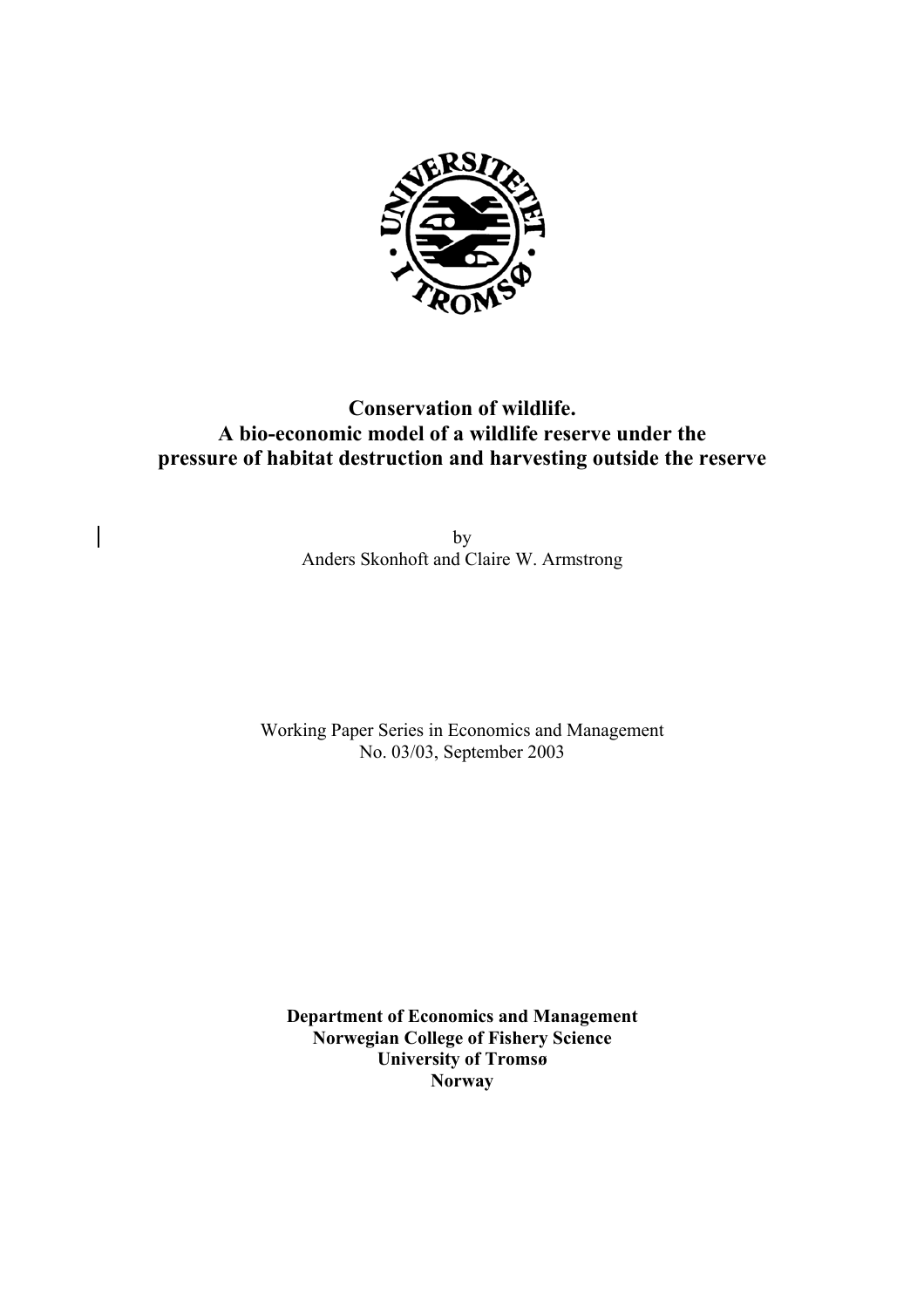Reserve0103 January 2003

# **CONSERVATION OF WILDLIFE. A BIO-ECONOMIC MODEL OF A WILDLIFE RESERVE UNDER THE PRESSURE OF HABITAT DESTRUCTION AND HARVESTING OUTSIDE THE RESERVE**

**by** 

 Anders Skonhoft Department of Economics Norwegian University of Science and Technology N-7055 Dragvoll-Trondheim Norway (E-mail: anders.skonhoft@svt.ntnu.no)

and

Claire W. Armstrong Department of Economics Norwegian College of Fishery Science University of Tromsø, Norway

Abstract

Biodiversity is today threatened by many factors of which destruction and reduction of habitats are considered most important for terrestrial species. One way to counteract these threats is to establish reserves with restrictions on land-use and exploitation. However, very few reserves can be considered islands, wildlife species roam over large expanses, often via some density dependent dispersal process. As a consequence, habitat destruction, and exploitation, taking place outside will influence the species abundance inside the conservation area. The paper presents a theoretical model for analysing this type of management problem. The model presented allows for both the common symmetric dispersal as well as what is called asymmetric dispersal between reserve and outside area. The main finding is that habitat destruction outside may not necessarily have negative impact upon the species abundance in the reserve. As a consequence, economic forces working in the direction of reducing the surrounding habitat have unclear effects on the species abundance within the protected area. We also find that harvesting outside the reserve may have quite modest effect on the species abundance in the reserve. This underlines the attractiveness of reserves from a conservation viewpoint.

We are indebted to The European Commission for support through the BIOECON project.

--------------------------------------------------------------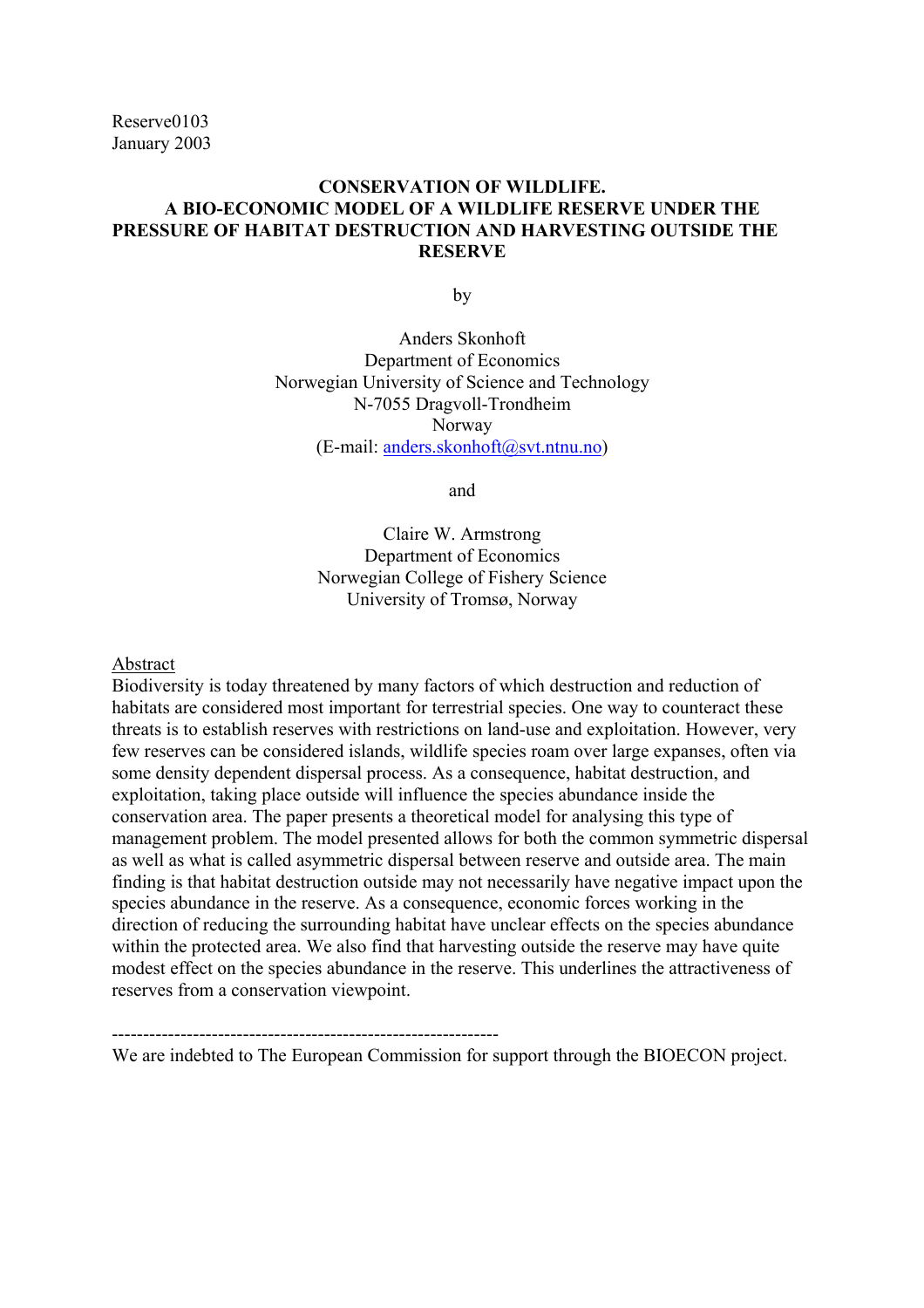### **1. Introduction**

i

Biodiversity is today threatened by many factors, one of which being over-harvesting, another being destruction and reduction of habitats. The former is generally the most important for aquatic species (Clark 1990) and is often triggered by unclear property rights (Bromley 1991), whereas the latter is considered the most important for terrestrial species (Swanson 1994, Skonhoft 1999). One way to counteract these threats is to establish conservation zones, often in the form of national parks, with various restrictions on harvesting, land-use and other types of man-made influences, so that the social benefits of rare and threatened species can at least be kept intact *inside* the reserve<sup>1</sup>.

The main motivation behind establishing conservation areas for terrestrial species is the opposite of marine reserves. The central idea here is namely to protect spawning stocks or juveniles so they can grow and replenish or recolonise *other* areas and, hence, increase the economic outcome *outside* the reserves (Conrad 1999, Hannesson 1998, Lauck *et al*.1998, Pezzey, *et. al.* 2000, Sanchirico and Wilen 1999, 2001 and Sumaila 1998). Just as for marine reserves, however, terrestrial ecological geography seldom corresponds with management geography as the wildlife species frequently roam in and out of the protected areas. As a consequence, while land-use and habitat are kept fixed within a protected area, harvesting can take place when the wildlife is outside the conservation area. In addition, and in contrast to a marine setting, habitat deteriorates and disappears outside. Because of dispersion, there will therefore be a management problem in the sense that land-use changes and harvesting taking place outside the conservation area influences the stock abundance inside the conservation area. This type of management problem, which basically is an externality problem, has been frequently mentioned in the literature (see, e.g., Munasinghe and McNeely 1994, Swanson 1994, Brown 1997), but there are few, if any, analyses of this problem in a bio-economic context.

The purpose of this paper is to bridge this gap and, from a theoretical point of view, analyse how habitat changes as well as harvesting taking place *outside* the reserve, spill over to the conservation area. Hence, the focus is somewhat different to that of the marine reserve literature, where the effects of reserve implementation upon harvest outside the reserve is the important issue. Few, if any, of these studies, have analysed how harvesting outside spills over to the reserve. There is also no analysis where the effects of habitat changes outside on the species density within the reserve are considered. To facilitate the study, while still capturing the main points, we deal only with two areas, or two patches; a reserve and a neighbouring area, managed by two different agencies. The conservation zone will be of fixed size and land-use is also kept fixed; this is taken as an *institutional* fact<sup>2</sup>. On the other hand, the land-use can change in the neighbouring area as habitat degrades. We abstract from any harvesting taking place in the conservation area (but see Wright 1999), thus also excluding illegal activities such as poaching. As a consequence, the following model is relatively general, and intends to be applicable to conservation areas in developing countries

<sup>&</sup>lt;sup>1</sup> The history of establishing conservation zones is old, and today more than 5% of the earth's surface is covered with such areas. These areas, however, serve also other purposes than protection of wildlife and plants, and the International Union for the Conservation of Nature (IUCN) lists seven other kinds of protected areas in addition to parks (see e.g., Dixon and Sherman 1991, Brown 1997).

<sup>&</sup>lt;sup>2</sup>In other words, we are not analyzing factors affecting the (social) optimal *size* of a conservation area. This is, amongst others, studied in Pezzey *et al.*(2000) in a fishery management context.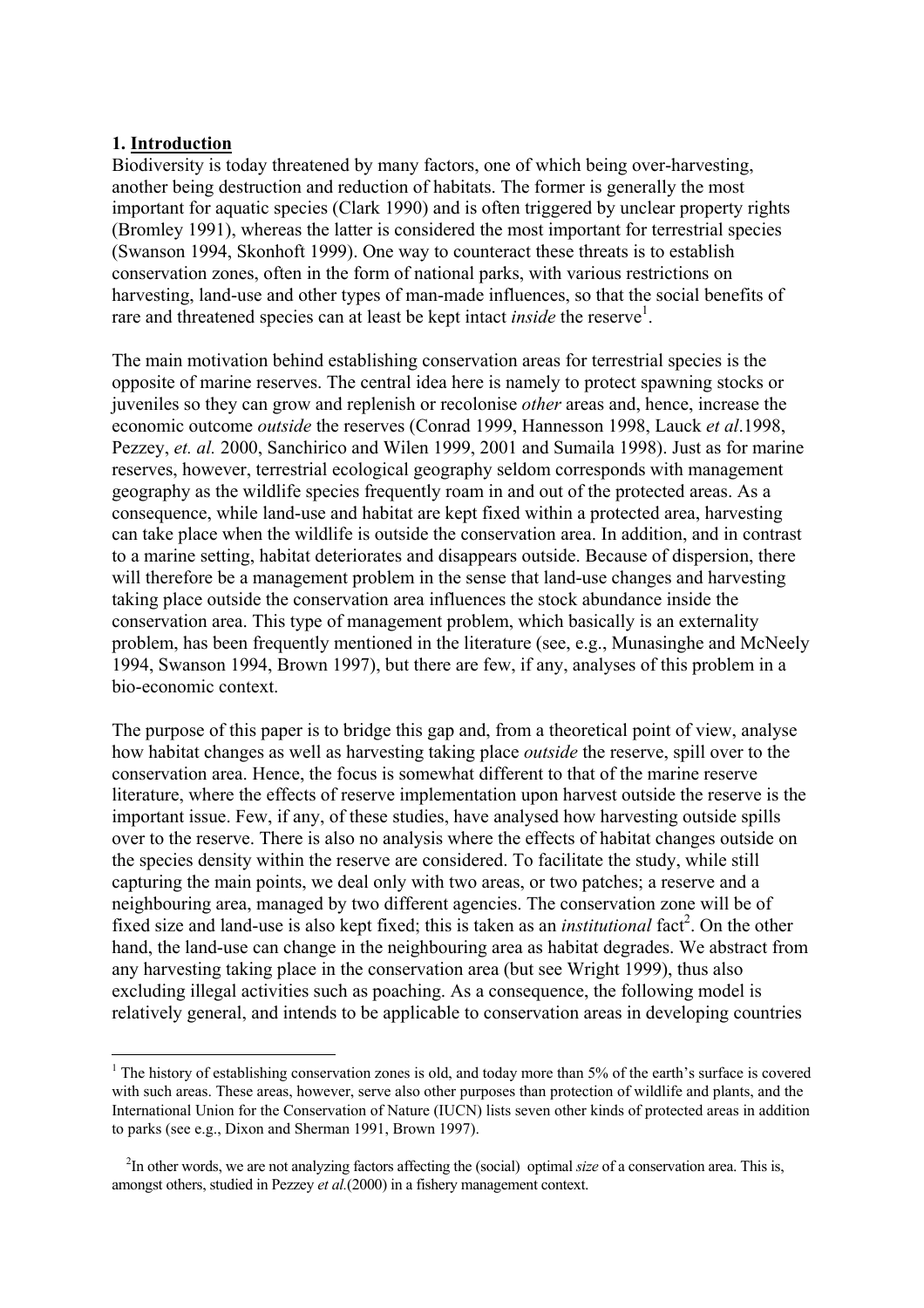as well as in industrialised countries<sup>3</sup>.

Introduction of reserves causes changes in inter and intra species composition (Pezzey, *et al*., 2000). Such stock differences between a reserve and a non-reserve are taken into account in the present study. The model introduced is therefore general in an ecological respect in that it allows for the more common symmetric dispersal between the reserve and the outside area, as well as asymmetric dispersal. Asymmetric dispersal occurs when the relationship between stock size and carrying capacity is not directly comparable between the two areas. Hence dispersal depends on other factors as well. The asymmetric dispersal may result from more advantageous conditions within the reserve, due to habitat preservation (Delong and Lamberson, 1999) or larger fecundity due to greater animal size or age (Pezzey, *et al*., 2000). Alternatively, the reserve may supply less advantageous conditions, due to greater predatory pressure, competition or cannibalism.

In the next section we formulate the ecological model where the dispersion of wildlife over the two areas depends upon the relative species density and stock specific differences in the two areas. In section 3 it is analysed how habitat changes and harvesting, taking place outside the protected area, influence the species abundance in the protected area. In section 4 we introduce economic motives for the owner of the neighbouring area, and it is studied how these motives translate into pressure on the reserve.

#### 2. The ecological model

As noted, we consider two areas. Both areas are assumed to be of fixed size, but the land-use can change outside as habitat land can be converted into other uses. The protected area may be owned by the state and managed by a park authority while we assume that the neighbouring area is managed and owned by a single private agent, or by many agents, in sum behaving like a single manager. The owner of the neighbouring area has the right to appropriate the benefits of the fugitive biological resources when it is inside this area, and hence, has the property rights over the wildlife when it leaves the protected area. So while there is no harvesting in the protected area, harvesting takes place outside in the neighbouring area if it is a profitable activity.

We let one stock of wildlife represent the whole game population, though one could also imagine this one stock being an aggregation of the wildlife species present. The dynamics of the two sub-populations are given by

(1) 
$$
dX_1/dt = F(X_1) - M(X_1, X_2, K_2)
$$
  
= $r_1X_1(1 - X_1/K_1) - m(BX_1/K_1 - X_2/K_2)$ 

and

i

<sup>&</sup>lt;sup>3</sup>One significant difference between conservation areas in developing countries and industrialized countries is the often conflicting views of the rights to these areas. In developing countries, say, in sub-Saharan Africa, the establishment of national parks and game reserves has frequently directly displaced rural communities from the land that traditionally was theirs. Moreover, the local people have generally lost their traditional harvesting rights as antipoaching laws have turned the old practice of subsistence hunting into a crime. Largely due to these facts, the local people generally have a skeptical outlook on reserves, and see wildlife mostly as a nuisance (see, e.g., Kiss 1990 for an overview, and Skonhoft and Solstad 1998 for an analysis).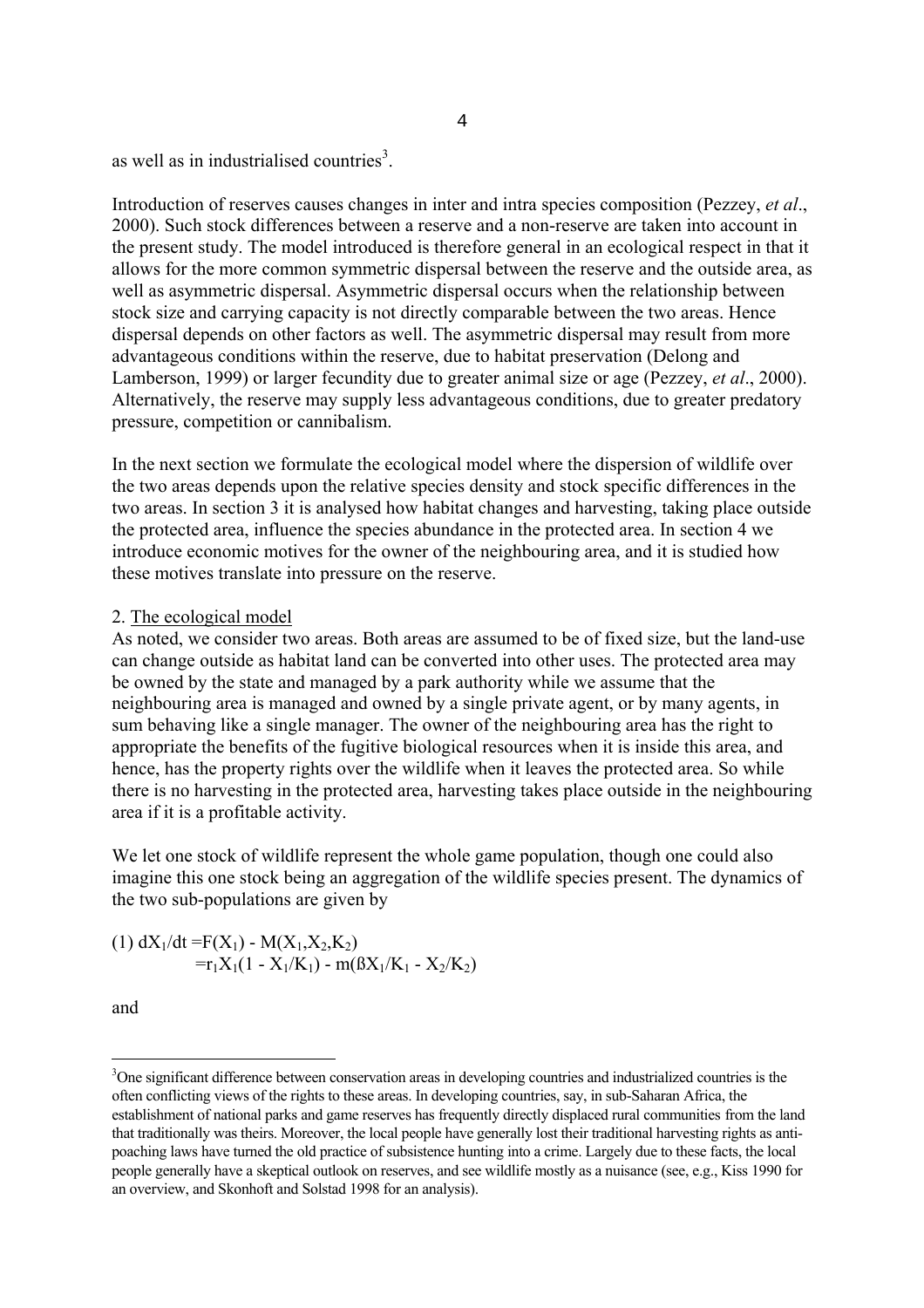(2) 
$$
dX_2/dt = G(X_2, K_2) + M(X_1, X_2, K_2) - h(e, X_2, K_2)
$$
  
= $r_2X_2(1 - X_2/K_2) + m(BX_1/K_1 - X_2/K_2) - qeX_2/K_2$ 

where  $X_1$  is the population size in the protected area at a given point of time and  $X_2$  is the population size in the neighbouring area at the same time. F(.) and G(..) are the accompanying logistic natural growth functions, with  $r_i$ ,  $i=1,2$ , defining the maximum specific growth rates and  $K_i$  the carrying capacities, inside and outside the protected area, respectively. The carrying capacity depends on the natural environment for the species, assumed to be proportional to the size of the habitat (see e.g., Swallow 1990 and Swanson 1994). Because the land-use in the protected area is kept fixed, the carrying capacity is also fixed here. Outside, the land-use generally changes, and so does the carrying capacity; that is, conversion of habitat land into other uses means a reduction of K<sub>2</sub>. The harvesting h(.)  $\geq$ 0 may only take place outside the protected area. It is specified as a Schäfer function and determined by the harvest effort e, the catchability coefficient q and the species density  $X_2/K_2$ as the carrying capacity, as mentioned, is assumed to be proportional to the size of the habitat land (Pezzey *et al.* 2000).

In addition to natural growth and harvesting, the two sub populations are interconnected by dispersion as given by the term M(…) assumed to depend on the *relative* stock densities in the two areas<sup>4</sup>. m > 0 is a parameter reflecting the general degree of dispersion; that is topography, size of the areas, type of species, and so forth. Hence, a high dispersion parameter m corresponds to species and a natural environment with large spatial movement. The parameter  $\beta > 0$  takes care of the fact that the dispersion may be due to, say, different predator-prey relations and competition within the two sub-populations as the reserve causes change in the inter and intra species composition (again, see Pezzey *at al.* 2000). For equal  $X_i/K_i$ ,  $i=1,2$ ,  $\beta > 1$  results in an outflow from the conservation area and could be expected in a situation where there was greater predatory pressure inside the protected area, for instance due to there being no hunting in the reserve. Hence, if mobile prey species choose, for instance, breeding sites based on their chance for survival and reproductive success (Fretwell and Lucas, 1970), there would be an outflow surpassing that of when the relative densities do not involve B. On the other hand, when  $0<0<1$ , the circumstances outside the reserve are detrimental, creating less potential migration out of the reserve. Hence, as opposed to the simpler sink-source models found in the literature (cf. the sink-source concept of the metapopulation theory, see, e.g., Pulliam 1988), this model incorporates possible intra-stock or inter-species relations that may result in different concentrations in the two areas; that is, the dispersal may be *asymmetric*.

In the bio-economic literature a simpler version of this type of dispersion function is used, amongst others, by Huffaker *et al*.(1992) and Bhat *et al*.(1996), to analyse the optimal management of a beaver population in a two patch model (as here) managed by two different agents, where the beaver population is a nuisance (damage on timber stand) and costly to hunt in one of the areas. Sanchirico and Wilen (1999) analyse a more general model of an open access fishery with n-patches. See also Conrad (1999) and Hannesson (1998) for simple

<sup>&</sup>lt;sup>4</sup> In the following we will use the term density for the relationship between the stocks and their respective carrying capacities despite the K's not actually defining area. This relationship nonetheless has the essence of density, in the sense that it describes the degree to which the respective areas are filled to their capacity. Due to the possibility of asymmetric dispersal, βX1/K1 and *not* X1/K1 represents the density in the protected area (see the main text below).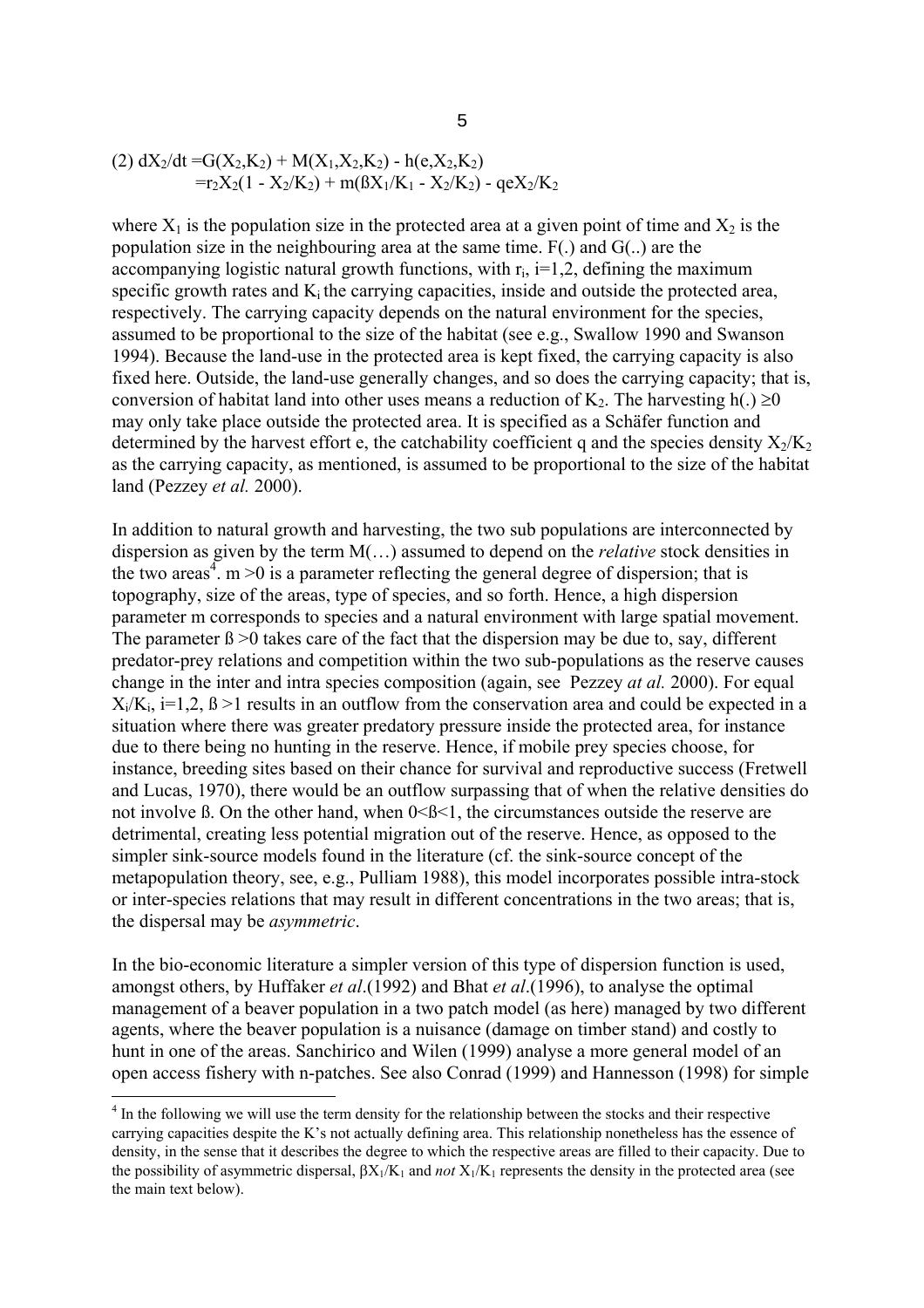density dependent bioeconomic models of marine reserves. Huffaker *et al*.(1992), Bhat *et al*.(1992) and Sanchirico and Wilen (2001) assume symmetric dispersion. Hence, ß =1 in their models. Biological aspects of density dependent dispersion growth models are analysed, amongst others, by Hastings (1982), Holt (1985) and Tuck and Possingham(1994). Asymmetric dispersal is described in several works (Delong and Lamberson, 1999, Pezzey, *et al*., 2000), but to our knowledge not modelled earlier.

In absence of man there is no harvesting,  $e = 0$ , and there is no land-use change taking place in the neighbouring area, thus  $K_2$  is fixed. The isoclines of the system (1) and (2) will then be as in Figure 1, depicted for β>1. We assume that there are some restrictions on the dispersion so that the marginal dispersion rates are below that of the maximum specific growth rates; that is, m $B/K_1 \le r_1$  and m/K<sub>2</sub> $\le r_2$ , respectively. The X<sub>1</sub>-isocline will then intersect with the X<sub>1</sub>axis at  $(K_1 - m\beta/r_1) > 0$ . It is a strictly convex function of  $X_1$  and runs through the point  $(K_1,$  $B_{1}(K_{2})$ . Above the isocline the natural growth plus dispersion yield a positive growth so that  $dX_1/dt > 0$ , while the population growth is negative below the isocline<sup>5</sup>. The  $X_2$ -isocline, on the other hand, is a strictly concave function of  $X_1$ . It intersects the  $X_2$ -axis at the point  $(K_2$  $m/r_2$ )>0 and runs through the point (K<sub>1</sub>/ß, K<sub>2</sub>). Below the isocline natural growth plus dispersion add up to positive growth, and hence,  $\frac{dX}{dt}$  is positive.

#### Figure 1 about here

For the given restrictions on dispersion when  $e = 0$ , there will be a unique, positive interior equilibrium,  $X_1^*$  and  $X_2^*$ , and as Figure 1 indicates, which also can be confirmed analytically, the equilibrium will be stable<sup>6</sup>. If  $\beta=1$ , both equilibrium stocks will be at their carrying capacities,  $X_1^* = K_1$  and  $X_2^* = K_2$  and in equilibrium there is no flow of species between the two areas,  $M^*=0$ . If  $\beta > 1$ , as depicted in Figure 1, the result is  $X_1^*< K_1$  and  $X_2^* > K_2$ . The natural equilibrium growth in the conservation area is then positive while it is negative in the neighbouring area. On the other hand, when  $0 < B < 1$ ,  $X_1^* > K_1$ ,  $X_2^* < K_2$ ,  $M^* < 0$  will hold. From equations (1) and (2) and Figure 1 we also see that combinations of  $X_1$  and  $X_2$  giving M=0 can be represented by a straight line from the origin through  $(K_1/B, K_2)$ . Hence, under this line we have  $M>0$ , making the reserve a source, while above this line  $M<0$ , making the reserve a sink. When ß >1 as in Figure 1, we therefore clearly have that positive natural growth in the conservation area plus outflow of species  $M^* = m(BX_1^* / K_1 - X_2^* / K_2) > 0$  adds up to equilibrium. At the same time, the equilibrium stock size in the surrounding area is too large to support positive natural growth and is balanced by the inflow.

From Figure 1 it is also clear what happens outside equilibrium. Hence, starting with, say, a small  $X_1$  and large  $X_2$ ,  $X_1$  grows while  $X_2$  initially decreases, before it eventually starts growing as well. During the transitional phase where both sub-populations grow, the dispersal may change sign with inflow into the conservation area being replaced by outflow;

i<br>L <sup>5</sup>The most convenient way to deduce the main properties of the isocline is to rewrite equation (1) (when  $dX_1/dt = 0$ ) as  $r_1X_1(1 - X_1/K_1) = (m\frac{8}{K_1})X_1 - (m\frac{K_2}{X_2})X_2$ , and study the intersection between the LHS and RHS of this equation for various values of  $X_2$ .

<sup>&</sup>lt;sup>6</sup> If these restrictions are violated and we have  $m\frac{B}{K_1} > r_1$  and  $m\frac{K_2}{r_2}$ , the  $X_1$ -isocline will intersect with the  $X_2$ -axis for a positive  $X_2$  value while the  $X_2$ -isocline will intersect with the  $X_1$ -axis for a positive  $X_1$ -value. As a result, there may be no interior equilibrium or two intersections of the isoclines. The same type of restrictions are assumed tacitly also in Sanchirico and Wilen (2001).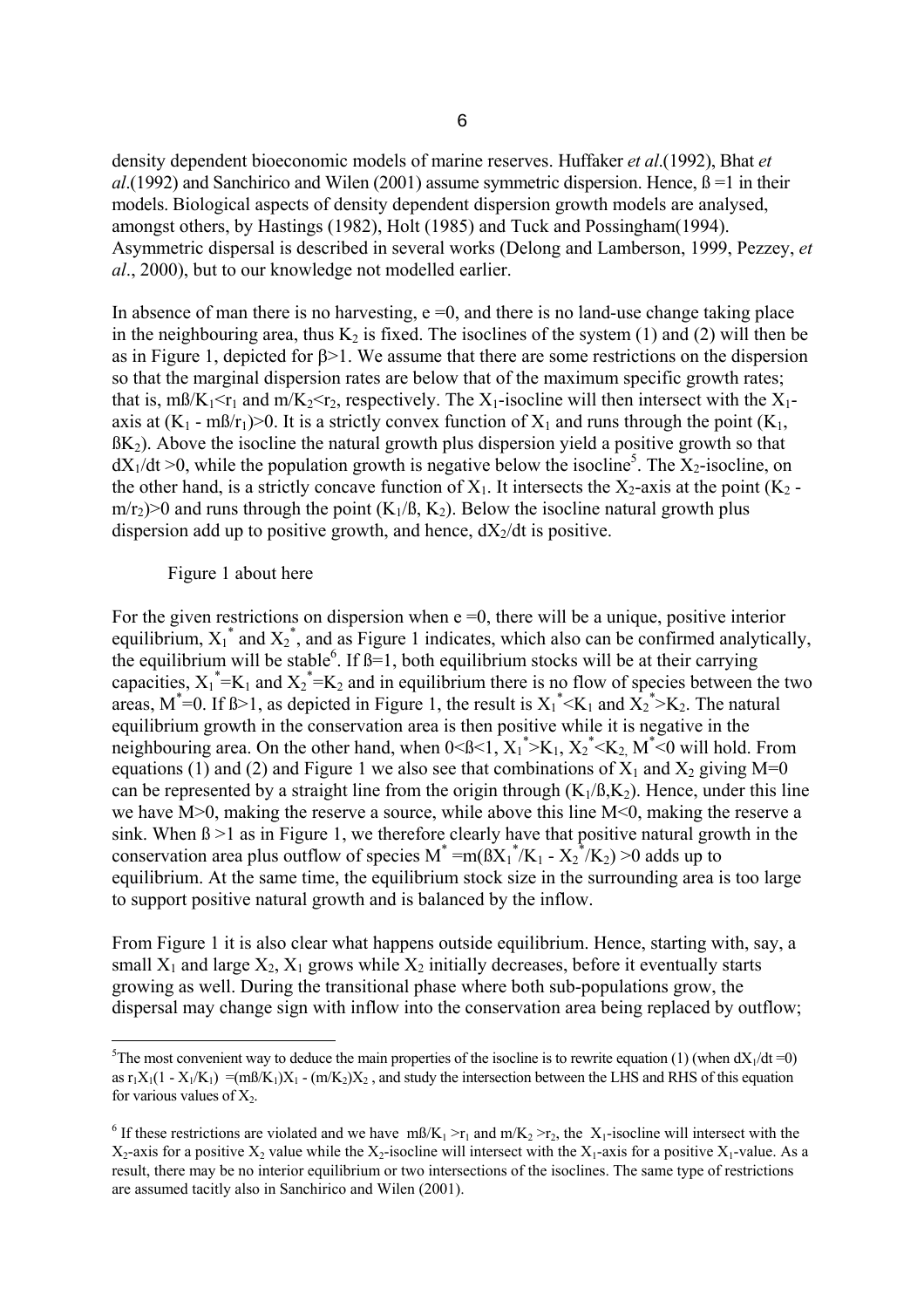that is, the conservation area changes from being a sink to being a source. The same shift in dispersal may happen when starting with a small  $X_2$  as well as a small  $X_1$ . In what follows, however, we will only study what happens when we have ecological equilibrium.

#### 3. The effects of habitat destruction and exploitation

Having seen the basic mechanisms determining the equilibrium stock sizes in absence of man, we proceed to analyse how harvesting and habitat degradation, both activities taking place in the neighbouring area, translate into stock changes in the protected area. In a first step, these changes are studied without taking account of the underlying economic motives guiding the behaviour of the owner (or owners) of the neighbouring area. Hence, at this stage, the consequences for the conservation area are studied for a *given* harvesting effort, and a *given* habitat degradation.

#### 3.1 Habitat destruction

We start to analyse the case when  $e = 0$ , so there are only land-use changes. When more land is made up for agricultural production or activities completely unrelated to the biosphere (e.g., residences and factories) in the neighbouring area, the habitat shrinks and consequently, the carrying capacity  $K_2$  decreases. The  $X_2$ -isocline will then shift down accompanied by a rotation in a clockwise manner, while the  $X_1$ -isocline rotates clockwise around its intersection point with the  $X_1$ -axis. It seems difficult to show generally what happens to the equilibrium stock size  $X_2^*$  outside the reserve, but it is possible to show that it decreases, at least as long as  $\beta$  is 'small'<sup>7</sup>. However, the effect on the stock in the conservation area,  $X_1^*$ , will, contrary to intuitive reasoning, be ambiguous. The reason is that as both  $K_2$  and  $X_2^*$ decline, the change of  $X_2^* / K_2$  is unclear, and hence, the effect on the dispersion between the areas is unclear as well. In the following we study this in detail.

Analytically, the long-run stock effects can be found by taking the total differential of equations (1) and (2) when  $dX_1/dt = dX_2/dt = 0$  together with e =0. For the population in the conservation area, we obtain

(3)  $\partial X_1^* / \partial K_2 = (1/N)(mr_2X_2/K_2^2)(1 - X_2/K_2),$ 

where N = { $[r_1 - (2r_1/K_1)X_1 - m\frac{B}{K_1}][r_2 - (2r_2/K_2)X_2 - m/K_2] - (m\frac{B}{K_1})(m/K_2)$ }>0 is positive because the  $X_1$ -isocline intersects the  $X_2$ -isocline from below (cf. Figure 1). The expected result  $\partial X_1^* / \partial K_2 > 0$  therefore only holds if the equilibrium stock size in the neighbouring area is below its carrying capacity,  $X_2^* < K_2$ , or equivalently, if  $X_1^* > K_1$ . As demonstrated above, this will be the result when 0<ß<1 and there is an inflow of species into the protected area. Thus, when the reserve has mitigating characteristics due to, say, advantageous living conditions, a lower carrying capacity outside decreases the reserve stock as the inflow will decline when  $K_2$  is reduced. This also implies that the species density outside the protected area decreases; that is,  $\partial (X_2^*/K_2)/\partial K_2 > 0$ . However, all the time we will have  $X_1^* > K_1$ . On the other hand,  $\partial X_1^* / \partial K_2 \le 0$  if  $\beta > 1$  as the outflow declines when  $K_2$  shrinks. This time the density outside the protected area increases,  $\partial (X_2^* / K_2) / \partial K_2$  <0. In the case when  $\beta = 1$ , no

<sup>&</sup>lt;sup>7</sup> The stock 2 effect is found as  $\partial X_2^*/\partial K_2 = -(1/N)(X_2/K_2^2)[(r_1 - 2r_1X_1/K_1 - m\beta/K_1)r_2X_2 - mr_1(2X_1/K_1 - 1)]$  (see also the main text below). After some rearranging we find that  $\partial X_2^* / \partial K_2 > 0$  if  $(K_1 - 2X_1) < (m\beta r_2 X_2) / (r_1 r_2 X_2 +$  $mr_1$ ). It can be shown that this holds for all  $\beta \leq 2$ . On the other hand, if the environment in the reserve is seriously detrimental and β≥2 , then there is potential for the stock size outside the reserve to increase as stock migrates out of the reserve even for a small  $X_1^* / K_1$ .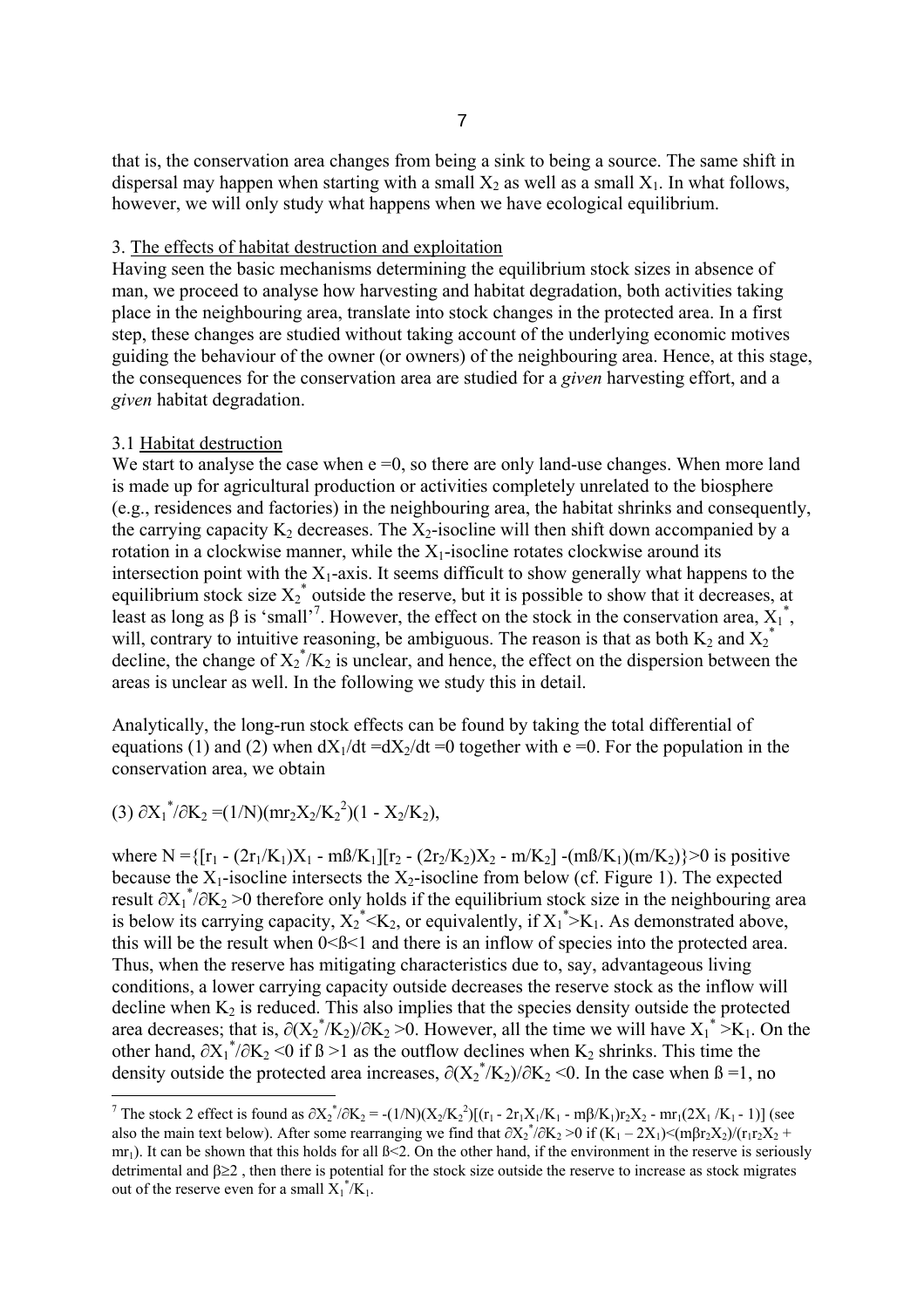changes take place in the conservation area,  $\partial X_1^* / \partial K_2 = 0$ . Consequently, the species density outside also stays unchanged,  $\partial (X_2^* / K_2) / \partial K_2 = 0$ .

As just seen, we had  $\partial X_1^* / \partial K_2$  < 0 when  $\beta$ >1 and  $X_1^*$  <  $K_1$ . It can also be demonstrated that  $\partial X_1^*/\partial m$  <0 holds in this case. Hence, the combination of a well intact habitat in the neighbouring area,  $K_2$  is large, and high spatial movement, m is large, may give a small stock size in the conservation area. It is straightforward to say something more about this case as the species density in the neighbouring area  $X_2^*/K_2$  approaches 1 when  $K_2$  becomes large (this holds when we have  $0 < \beta < 1$  as well). Substitution of  $X_2^*/K_2 = 1$  into equation (1) (when  $dX_1/dt = 0$ ) gives

(4)  $X_1^* = (K_1/2r_1)\{[r_1 - (m\beta/K_1)] + [(r_1 - (m\beta/K_1))^2 + (4r_1m/K_1)]^{1/2}\}.$ 

When  $\beta$  = 1, equation (4) therefore expresses the lowest possible equilibrium stock size in the reserve in absence of harvesting. All parameters of the model except  $r_2$  and  $K_2$  influence the outcome, and calculations demonstrate that  $\partial X_1^* / \partial m \le 0$ ,  $\partial X_1^* / \partial B \le 0$ ,  $\partial X_1^* / \partial r_1 > 0$  and  $\partial X_1^* / \partial K_1 > 0$  hold. From equation (4) the condition for  $X_1^* < X_1^{\text{msy}} = K_1/2$  can also be found, which yields  $m(B-2)$  × K<sub>1</sub>/2 after some small rearrangements. Hence, a highly asymmetric dispersion,  $\beta > 2$ , is therefore a necessary condition for a stock size below  $X_1^{msy}$  when there is no harvesting outside. This implies that only if the reserve for some reason is severely detrimental for species survival, will the aggregate stock be below its maximum sustainable yield level.

Summing up, we have found that habitat degradation taking place outside the protected area represents no problem from a conservation point of view according to our model of asymmetric density dependent dispersion, This since the equilibrium stock in the protected area all the time either will be over its carrying capacity, or increase as a result of habitat destruction. If the reserve is more advantageous for the species and  $0 \leq \beta \leq 1$ , the effect of habitat destruction outside means less conservation within the reserve, but all the time we have  $X_1^*$  >  $K_1$ . On the other hand, if the reserve is less advantageous for the species wellbeing with β>1, habitat destruction outside means more conservation within the reserve. In the symmetric dispersal models found in the literature with β=1, habitat destruction outside the reserve has no effect whatsoever upon the stock in the reserve.

#### 3.2 Harvesting

When e>0 and harvesting takes place with no changes in the land-use and  $K_2$  is fixed, the  $X_2$ isocline in Figure 1 shifts down compared to the non-harvesting case. The  $X_1$ -isocline is unaffected. As a result, the stocks in both areas decrease either species flow into or out of the conservation area. Harvesting outside the protected area translates therefore unambiguously into a lower equilibrium stock size in the protected area. Analytically the effect can again be found by taking the total differential of equations (1) and (2) when  $dX_1/dt = dX_2/dt = 0$ . The result is

(5)  $\partial X_1^* / \partial e = -(1/R)mqX_2/K_2^2 < 0$ 

where the determinant R is slightly different from the non-harvesting case,  $R = \{[r_1 (2r_1/K_1)X_1$  - m $\frac{3}{K_1}$ [ $r_2$  -  $(2r_2/K_2)X_2$  - m/K<sub>2</sub> - qe/K<sub>2</sub>] -(m $\frac{3}{K_1}$ )(m/K<sub>2</sub>)}. Again, we have R>0 because the  $X_1$ -isocline intersects with the  $X_2$ -isocline from below also when e>0. The effect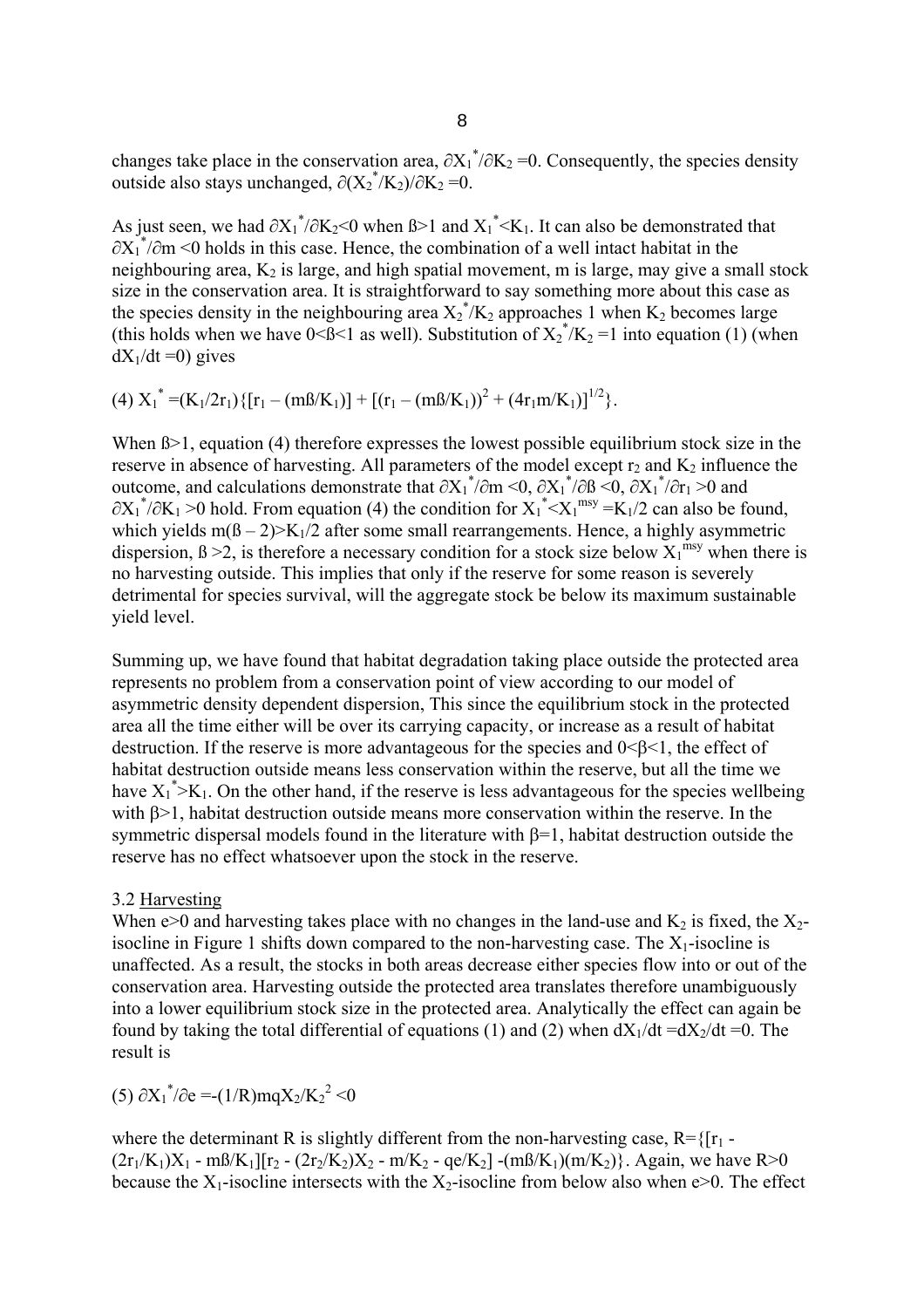on the dispersion between the two areas can also be found, and this reads

(6) 
$$
\partial M^*/\partial e = (1/R)(qmr_1X_2/K_1K_2^2)(2X_1 - K_1).
$$

In absence of harvesting and  $0<\beta<1$ , we found  $X_1^* > K_1$  together with a flow of species into the conservation area, M\* <0. Introduction of harvesting effort then clearly yields ∂M\* /∂e>0, and, hence, decreased inflow. As we also have  $F(X_1^*) = M^* < 0$ , the natural growth  $F(X_1^*)$ becomes less negative as well, and  $X_1^*$  approaches  $K_1$ . For even more effort,  $X_1^*$  becomes eventually lower than that of  $K_1$ . The natural growth is thus positive, and we have  $F(X_1^*)$  $=M^*$  >0 and species flow out of the reserve. During the course of increased harvesting effort, the reserve may therefore change from being a sink to being a source<sup>8</sup>. Moreover, when being positive, M<sup>\*</sup> increases all the time as long as we have  $X_1^* < K_1/2 = X_1^{\text{msy}}$ . If eventually reaching a stock size below that of  $X_1^{\text{msy}}$  when e becomes large, we therefore also have that there must exist a maximum degree of dispersion out of the reserve, taking place at  $X_1^*$  $=X_1^{msy}$ . See Figure 2. This may happen if the natural environment for dispersion is high, and hence, m is large, cf. equation  $(7)$  below<sup>9</sup>.

#### Figure 2 about here

If, on the contrary, we had  $F(X_1^*) = M^* > 0$  and  $X_1^* < K_1$  when  $\beta > 1$  together with e=0, species will always flow out of the conservation area when harvesting effort is introduced. Moreover, if initially  $X_1^* > K_1/2$ , condition (6) again tells us that M<sup>\*</sup> increases when e shifts up. If eventually reaching a stock size below that of  $K_1/2 = X_1^{msy}$  when e becomes large, we therefore also now find that there must exist a maximum degree of dispersion out of the reserve. Again, see Figure 2.

As already seen, the  $X_2$ -isocline shifts down compared to the non-harvesting case. However, it can be shown that it always yields a positive  $X_2$  when  $X_1 > 0$ , irrespective of the amount of harvesting effort introduced<sup>10</sup>. Consequently,  $X_2^*$ , as well as  $X_1^*$ , will be positive for all finite values of e. When e approaches infinity, the  $X_2$ -isocline approaches the  $X_1$ -axis, and  $X_2^*$ approaches zero. In sharp contrast to the standard one patch model, the effort must therefore approach infinity to totally deplete the stock. This is due to the protective effect of the closed area. Hence, even if the stock outside the reserve is depleted, or close to being depleted, the stock in the protected area will be kept intact. From equation (1) (when  $dX_1/dt = 0$ ) it namely follows that  $X_1^*$  approaches

(7) 
$$
X_1^* = (K_1 - m\beta/r_1) > 0
$$

when  $X_2$  approaches zero, and hence, e approaches infinity. This condition yields a positive  $X_1^*$  due to the given restrictions on dispersion (cf. section 2). Consequently, even for very high harvesting pressure the stock in the protected area may still be positive. This underlines

<sup>8</sup> This outcome can also easily be realised when redrawing Figure 1 for 0 ≤ β ≤ 1 and introducing harvesting effort e shifting the  $X_2$ -isocline downwards.

This issue is clearly of interest also in the case of *marine* reserves, since we observe a positive effort level that maximises migration out of the reserve.

<sup>&</sup>lt;sup>10</sup> The most simple way to deduce the main properties of the X<sub>2</sub>-isocline is also to rewrite it as r<sub>2</sub>X<sub>2</sub>(1 – X<sub>2</sub>/K<sub>2</sub>)  $=(m/K<sub>2</sub> + qe/K<sub>2</sub>) X<sub>2</sub> - (m\beta/K<sub>1</sub>) X<sub>1</sub>$ , and study the intersection between the LHS and RHS of this equation for various values of  $X_1$  and e (cf. footnote 5).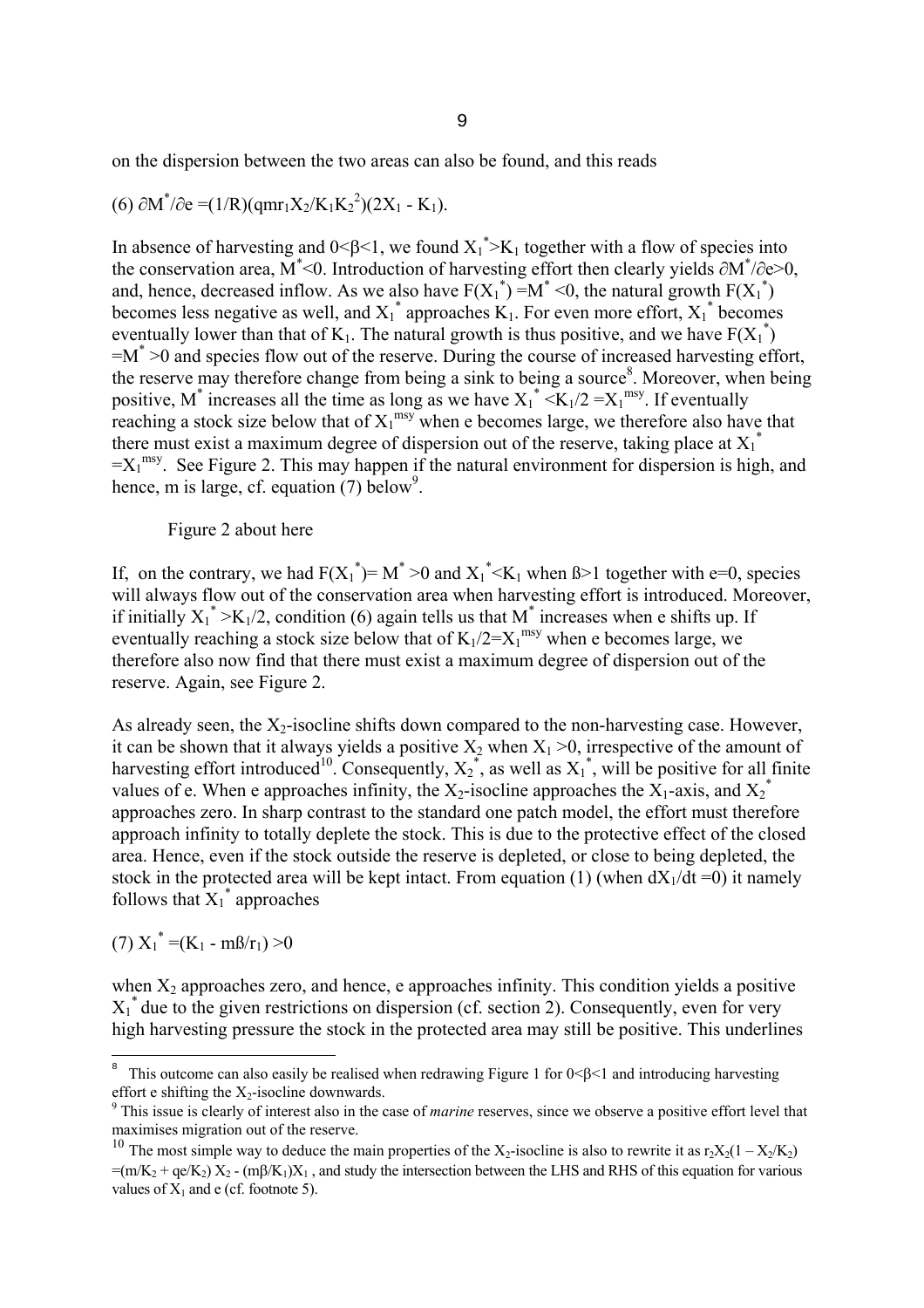### 3.3 The simultaneous effect of harvesting and habitat destruction

So far we have studied the effects of changes in harvesting effort and carrying capacity separately. It is however clear that both effort and carrying capacity may change simultaneously in habitats connected to natural reserves, and the effects upon the reserve stock size may be expected to vary depending on the migrational characteristics. This is illustrated in Figure 3.

## Figure 3 about here

We see from the figure that for  $\beta > 1$  there is a trade-off between increased harvesting effort and habitat degrading outside the reserve. That is, a given stock size or level of conservation in the reserve, can be maintained with increased effort and reduced carrying capacity outside. Furthermore, for an increased stock size in the reserve, a given carrying capacity outside the reserve implies lower effort. When  $0 \leq \beta \leq 1$  there is no such trade-off, as reduced carrying capacity outside means less protection in the conservation area. In this case an increased stock size in the reserve, for a given effort level, is accompanied by a higher carrying capacity*.* 

# 4. On the optimal and exploitation of the neighbouring area

The consequences for the species density in the conservation area have been analysed for given changes in harvesting and habitat destruction. In what follows, however, we will introduce economic motives for a single owner of the neighbouring area and analyse how these motives influence harvesting and land-use, and hence, translate into species density in the protected area. The justification for studying a single owner situation is either that one owner manages the land outside the reserve, or that many owners co-operatively manage hunting and land-use. All the time it will, for simplicity, be assumed that maximisation of the *current equilibrium* net benefit ('sustainable rent') is steering the land-use and harvesting policy. Compared to scenarios of present-value maximisation, what happens outside the various steady-states is therefore neglected, and the rate of return on alternative assets (the rate of discount) is also disregarded (see, e.g., Munro and Scott 1985).

The current net benefit is given by

(8)  $\pi = Q(A) + J(X_2) + B(X_2, K_2)e$ ,

where the first term  $O(A)$  gives the net benefit of land-use from alternative activities, say, agricultural production with A as the amount of land allocated to this activity. The second term  $J(X_2)$  yields the non-consumption benefits of the wild species, and can represent various types of values; direct use-value in the form of eco-tourism benefit, or indirect value as it can capture ecosystem functions, etc. (see, e.g., Freeman (1993) for an overview). The third term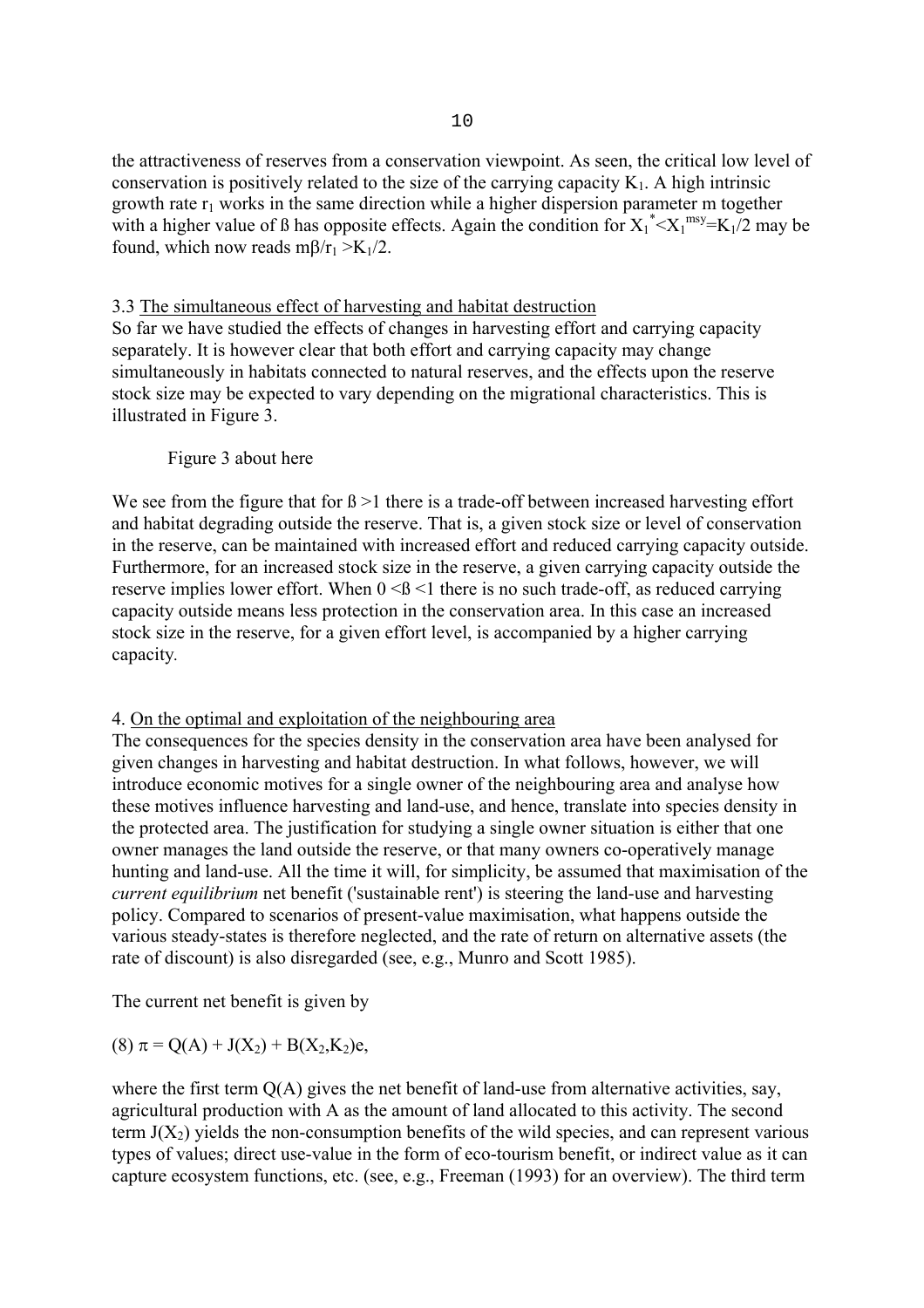$B(X_2,K_2)$ e gives the harvesting benefit as the owner of the neighbouring area appropriates the benefits of the wildlife when it is outside the protected area, assumed to be linear in effort use under the present assumption of a Schäfer harvesting function $11$ .

If the total land is fixed as T, and  $aK_2$  is the size of habitat land and hence,  $1/a$  is the fixed coefficient transforming habitat land into potential biological productivity (cf. section 2), the land-use constraint reads  $A \le (T - aK_2)$ . We assume that  $Q(0) = 0$  and  $Q' > 0$  while the marginal benefit may be either decreasing or constant,  $Q'' \le 0$ .  $Q'' = 0$ , implies that land from an alternative point of view is homogeneous, and is in accordance with the assumption of homogeneous habitat land reflected by the fixed coefficient a. The non-consumptive benefit function  $J(X_2)$  is assumed to have the properties  $J(0) = 0$ ,  $J' > 0$  and  $J'' \le 0$ . Under the Schäfer harvesting function assumption, the harvesting profit reads  $B(X_2,K_2)e = (pqX_2/K_2 - c)e$ . p is the harvest price, assumed to be fixed and unaffected by the harvesting and the stock density, and c is the unit effort cost, also assumed to be fixed. A smaller size of habitat, for a given stock size, therefore means a higher unit profit, as it becomes easier to catch the species.

The optimal equilibrium land-use and harvesting policy for the owner of the neighbouring area is found by maximising the net-benefit function (8), subject to the ecological constraints (1)  $dX_1/dt = 0$  and (2)  $dX_2/dt = 0$ . On reduced form, these constraints may be represented as  $X_1$  $=V(K_2,e)$  and  $X_2 = W(K_2,e)$ , respectively. The sign of  $\partial V/\partial K_2 = V_K$  is negative or positive depending on whether species flow out of or in to the conservation area (cf. section 3.1), while the harvesting effect all the time is negative,  $V_e \le 0$ . Moreover,  $W_e \le 0$  and we assume that  $W_K > 0$  always hold (cf. also footnote 7).

The Lagrangian of this problem is  $L = Q(T - aK_2) + J(X_2) + B(X_2, K_2)e + \lambda [W(K_2, e) - X_2]$ , where  $\lambda > 0$  is the shadow price of the wildlife sub-population  $X_2$ . Notice that the constraint  $X_1 = V(K_2,e)$  is not directly included in the optimisation problem as  $X_1$  follows recursively when the other variables are found. The economic reason is the presence of a *unidirectional*  externality working from the outside area to the reserve.

The first order conditions for a maximum are

(9)  $\partial L/\partial K_2 = -Q'a + eB_K + \lambda W_K = 0$ ,

(10)  $\partial L/\partial e = B + \lambda W_e \le 0$ 

and

(11)  $\partial$ L/ $\partial$ X<sub>2</sub> = J' + eB<sub>X</sub> -  $\lambda$  = 0

when there always is land-use in the domain  $(0,T)$ , with or without harvesting. Equation (9) is the equilibrium land-use condition with Q'a as the marginal benefit of agricultural land while  $(eB_K + \lambda W_K)$  gives the marginal benefit of the habitat. Condition (11), on the other hand, represents the (economic) equilibrium condition of keeping species where  $(J' + eB_X)$ represents the marginal benefit while λ represents the marginal opportunity cost of doing so.

i  $11$  No investment costs for converting wilderness land into cultivated land are included. The land-use is also tacitly assumed to be reversible.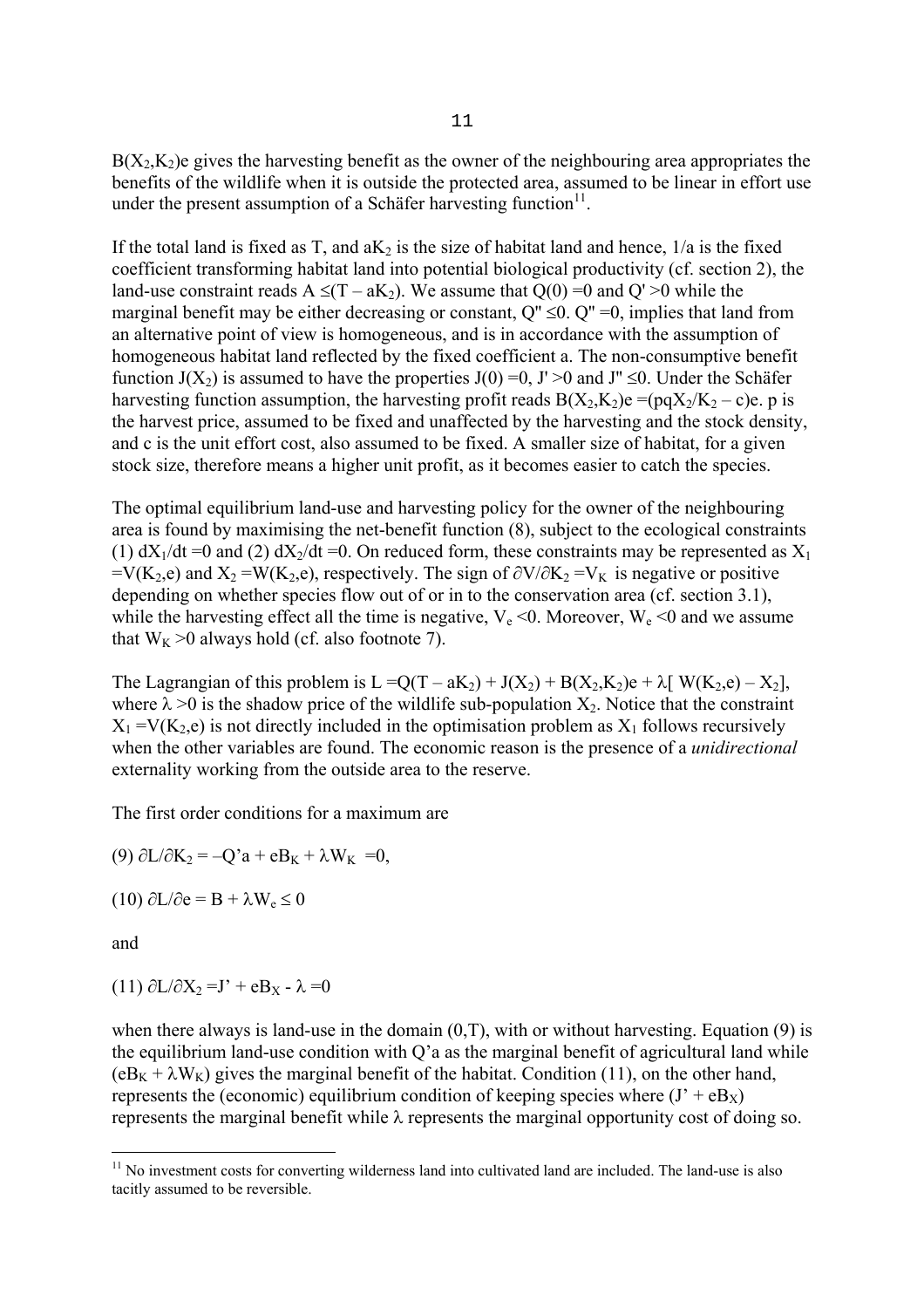#### 4.1 Zero harvest

When we in a first stage assume that harvesting does not take place because there is no market, or a very thin market, for meat and/or trophies, and the harvesting price is nonexistent or low, the above first order conditions reduce to

(9')  $-Q'a + \lambda W_K = 0$ 

(11') J' -  $λ = 0$ .

These two conditions together with the reduced form ecological equilibrium condition  $X_2$ =W(K<sub>2</sub>,0) then determine the shadow price  $\lambda^*$ , the equilibrium stock size  $X_2^*$  and the carrying capacity  $K_2^*$  and hence, the land-use. In a next step,  $\overline{X_1}^*$  is found through  $\overline{X_1}^* = V(K_2^*, 0)$ . It can easily be confirmed that higher marginal benefit of agricultural production (or other economic activities), implies more land allocated to agriculture and reduced biological productivity, i.e.,  $K_2^*$  decreases when Q' shifts up. Hence, also  $X_2^*$  decreases. A positive shift in the marginal non-consumptive value of the species J' gives the opposite results. These results are as expected.

Land-use conversion triggered by improved profitability in agricultural production therefore works in the direction of more wildlife and more conservation in the protected area if it serves as a source and species flow out,  $M^*$  > 0. This result is the opposite of Schulz and Skonhoft (1996) who in a somewhat different setting, find that improved profitability in agriculture always represents a threat to species conservation. On the other hand, if the protected area serves as a sink,  $M^*$ <0, a higher opportunity cost of the surrounding habitat land reduces the species abundance here as well as in the conservation area as the inflow declines.

### 4.2 Positive harvesting

When harvesting is a profitable activity and  $e > 0$ , the first order condition (10) will also hold as an equation. Hence, equations (9) – (11) together with  $X_2 = W(K_2,e)$  then determine  $X_2^*$ ,  $K_2^*$ ,  $e^*$  and the shadow price in this case. In a next step, as above, the stock size in the protected area follows through  $X_1^* = V(K_2^*, e^*)$ . The comparative static results are now more complex than in the non-harvesting case, and numerical experiments demonstrate that the offtake price has unclear effects on the species abundance and land-use in the neighbouring area. The effect on the degree of conservation is also unclear. An increased harvest price may also increase the effort use while more land is allocated to habitat,  $K_2^*$  rises, at the same time. Table 1 demonstrates effects where the relative harvest price shifts.

### Table 1 about here

The reason for these ambiguous results is that an increased p for a given land-use, motivates for more harvesting and stock depletion according to the standard harvesting model (Clark 1990). On the other hand, an increased p makes habitat investments more attractive as the marginal benefit ratio of the two competing activities harvesting and agricultural production p/Q' increases. Hence, an increased p has a two-sided effect on land-use and species abundance, thus when there is dispersion, more habitat and species can go hand in hand with more harvesting.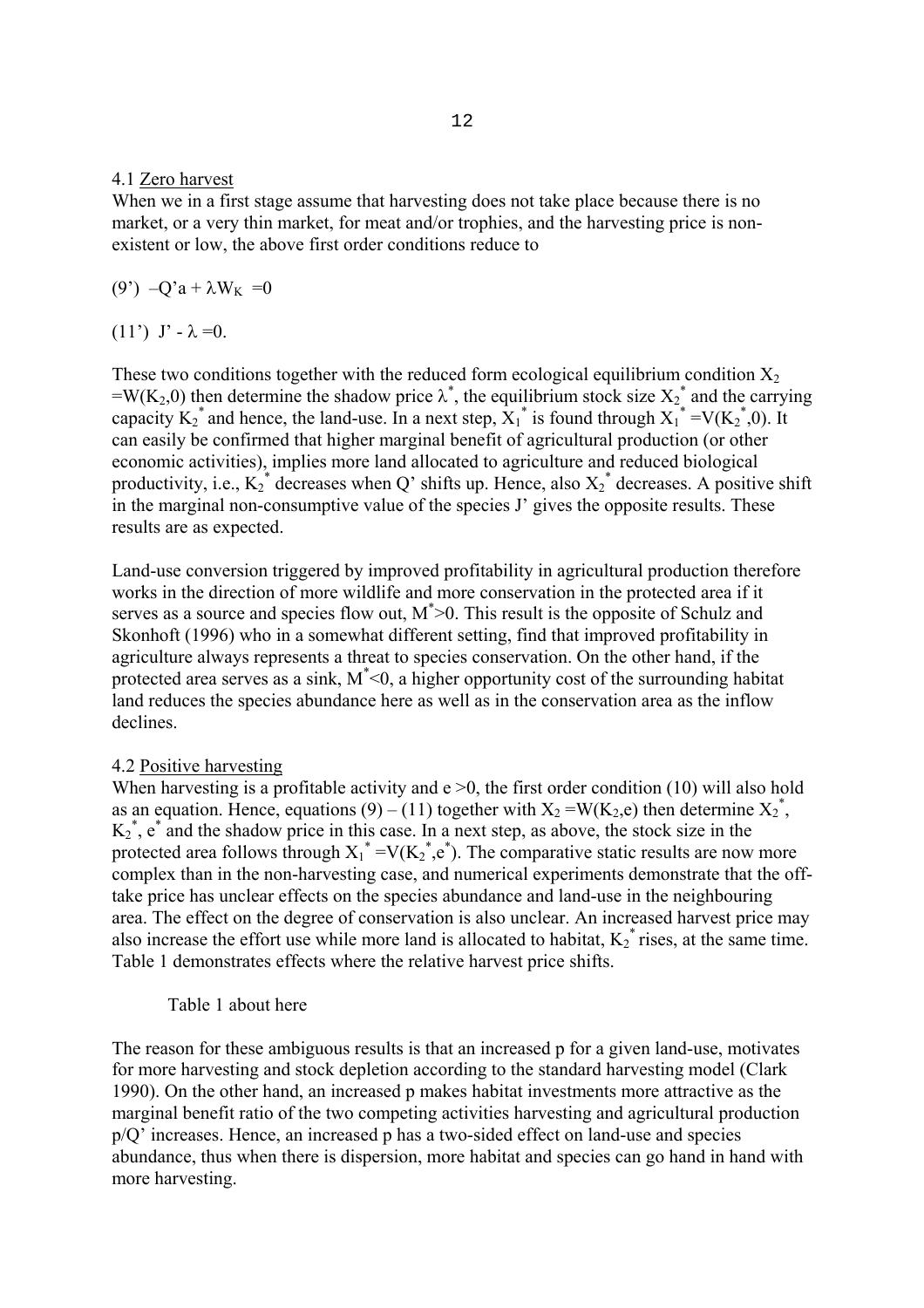### 5. Concluding remarks

One way to counteract destruction and reduction of habitats is to establish conservation zones with restrictions on harvesting and land-use. However, very few reserves can be considered islands because wildlife species move around. As a consequence, habitat destruction and exploitation, taking place outside influences the species abundance inside the conservation area as well. The paper presents a theoretical model for analysing this type of management problem where two sub-populations, in the reserve and in a neighbouring area, are linked together through a density dependent dispersal process. Reserves cause change in inter and intra species composition, and such stock differences between a reserve and a surrounding non-reserve are taken into account in the present analysis as it is opened up for what is said to be an asymmetric dispersal. All the time it is studied what happens in ecological equilibrium.

The main finding is that habitat destruction outside does not necessarily yield a negative impact upon the long-term species abundance in the reserve. It is shown that the critical factor for what happens is whether the wildlife flows from the reserve to the outside area or the opposite; that is, whether the conservation zone serves as a source or sink. When the reserve is a source, habitat reduction outside gives a higher long-term population size inside the protected area. The reason being, that a smaller surrounding habitat increases the species density outside and hence reduces the dispersion out of the reserve. Consequently, economic forces working in the direction of reducing the surrounding habitat through increased profitability in, say, agriculture, give a higher species abundance in the conservation zone. Under such circumstances, there will, *ceteris paribus*, be more species in a natural environment when there is small rather than large spatial movement. On the other hand, when the reserve serves as a sink, habitat destruction outside means less conservation within the reserve.

The effect of harvesting outside the reserve always yields a smaller stock within the reserve. When conditions are more attractive to the species outside the reserve than inside, increased effort increases the flow out of the reserve. In the opposite case, i.e. when conditions are more attractive within the reserve, the reserve will at low effort levels function as a sink. As effort increases, migration into the reserve will decrease, until finally the reserve will become a source. However, moderate harvesting pressure, changing the reserve from sink to source, may not represent a problem from a conservation point of view, as long as the conservation effect within the reserve still is strong.

Generally we have shown that, if taking place, harvesting and harvesting profitability outside the reserve have unclear effects on the species abundance in the reserve. If the surrounding area is managed by a single owner maximising current-value profit, we find that this unclear effect is a result of to the fact that the direct harvesting effect due to the traditional Clarkmodel may be counterbalanced by investment in habitat being profitable in the surrounding area. And when there are unclear stock as well as land-use effects in the surrounding area, the conservation effect in the reserve may also be unclear.

ooo00ooo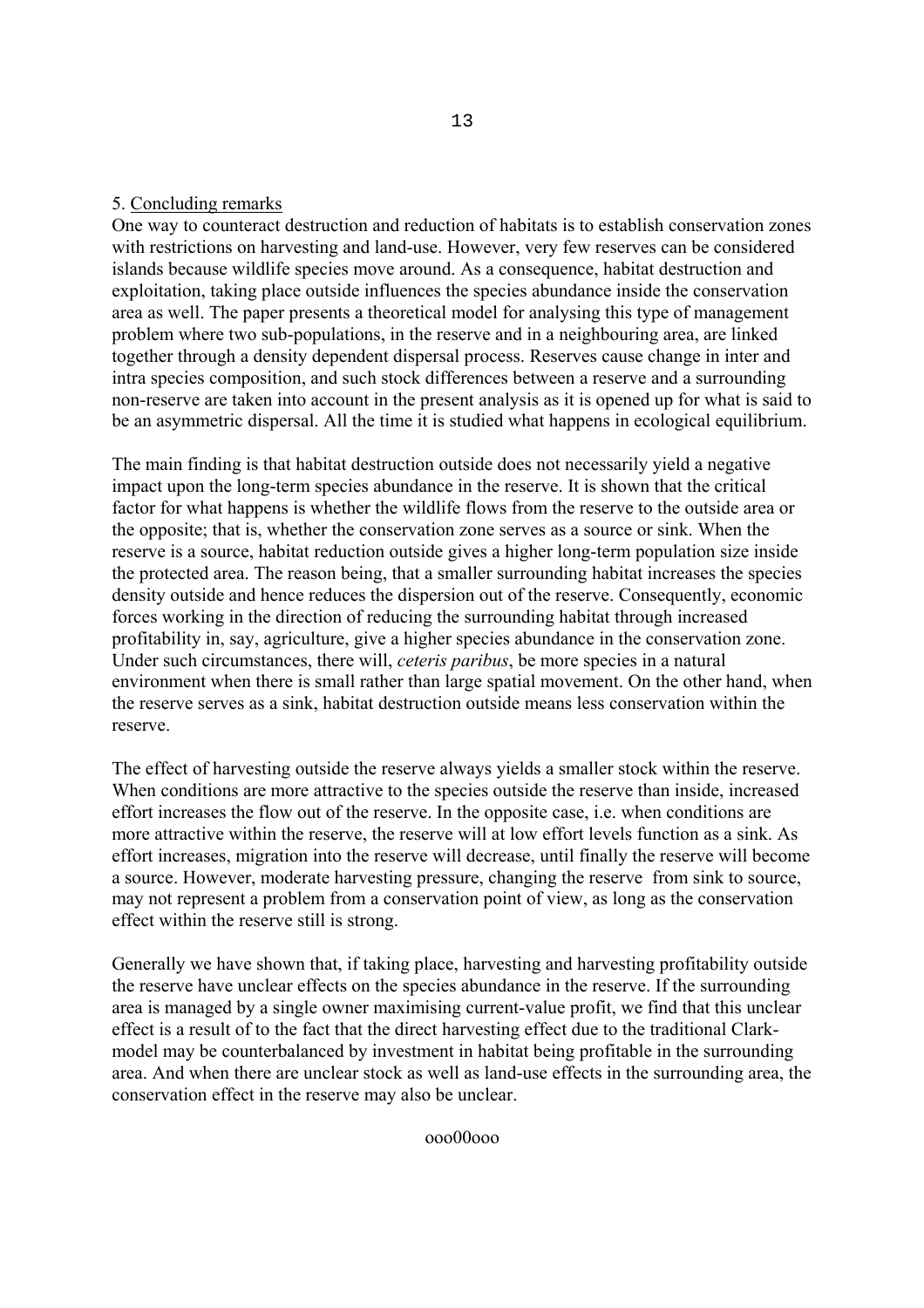#### References

Bhat, M., R. Huffaker and S. Lenhart 1996: Controlling transboundary wildlife damage: modeling under alternative management scenarios. *Ecological Modelling* 92, 215-224

Bromley, D. 1991: *Environment and Economy. Property Rights and Public Policy*. Blackwell, Oxford

Brown, G. 1997: Management of wildlife and habitat in developing countries. Pp. 555-573 in P. Dasgupta and K. G. Mäler (eds.): *The Environment and Emerging Developing Issues* (Vol. 2). Clarendon Press, Oxford

Clark, C. 1990: *Mathematical Bioeconomics* (2th. ed.)*.* Wiley Interscience, New York

Conrad, J. 1999: The bioeconomics of marine sanctuaries. *Journal of Bioeconomics* 1, 205- 217

Delong, A. K. and R. H. Lamberson, 1999: A habitat based model for the distribution of forest interior nesting birds in a fragmented landscape. *Natural Resource Modeling* 12, 129- 146

Dixon, J. and P. Sherman 1990: *Economics and Protected Areas. A New Look at Benefit and Costs*. Island Press, Washington D.C.

Freeman, A. M. 1993: Nonuse values in natural resource damage assessment. Pp. 264-303 in R. Kopp and V. K. Smith: *Valuing Natural Assets*. Resources for the Future, Washington D.C.

Fretwell, S.D. and H.L. Lucas 1970: On territorial behavior and other factors influencing habitat distribution of birds. *Acta Biotheoretica* 19, 16-36

Hannesson, R. 1998: Marine reserves: what would they accomplish? *Marine Resource Economics* 13, 159-170

Hastings, A. 1982: The dynamics of a single species in a spatially varying environment: The stabilising role of high dispersion rates*. Journal of Mathematical Biology* 16, 49-55

Holt, R. 1985: Population dynamics in two-patch environments: Some anomalous consequences of an optimal habitat distribution. *Theoretical Population Biology* 28, 181-208

Huffaker, R. M. Bhat and S. Lenhart 1992: Optimal trapping strategies for diffusing nuisance-beaver populations. *Natural Resource Modeling* 6, 71-97

Kiss, A. (eds.) 1990: *Living with Wildlife.* The World Bank, Washington D.C.

Lauck, T., C. Clark, M. Mangel and G. Munro 1998: Implementing the precautionary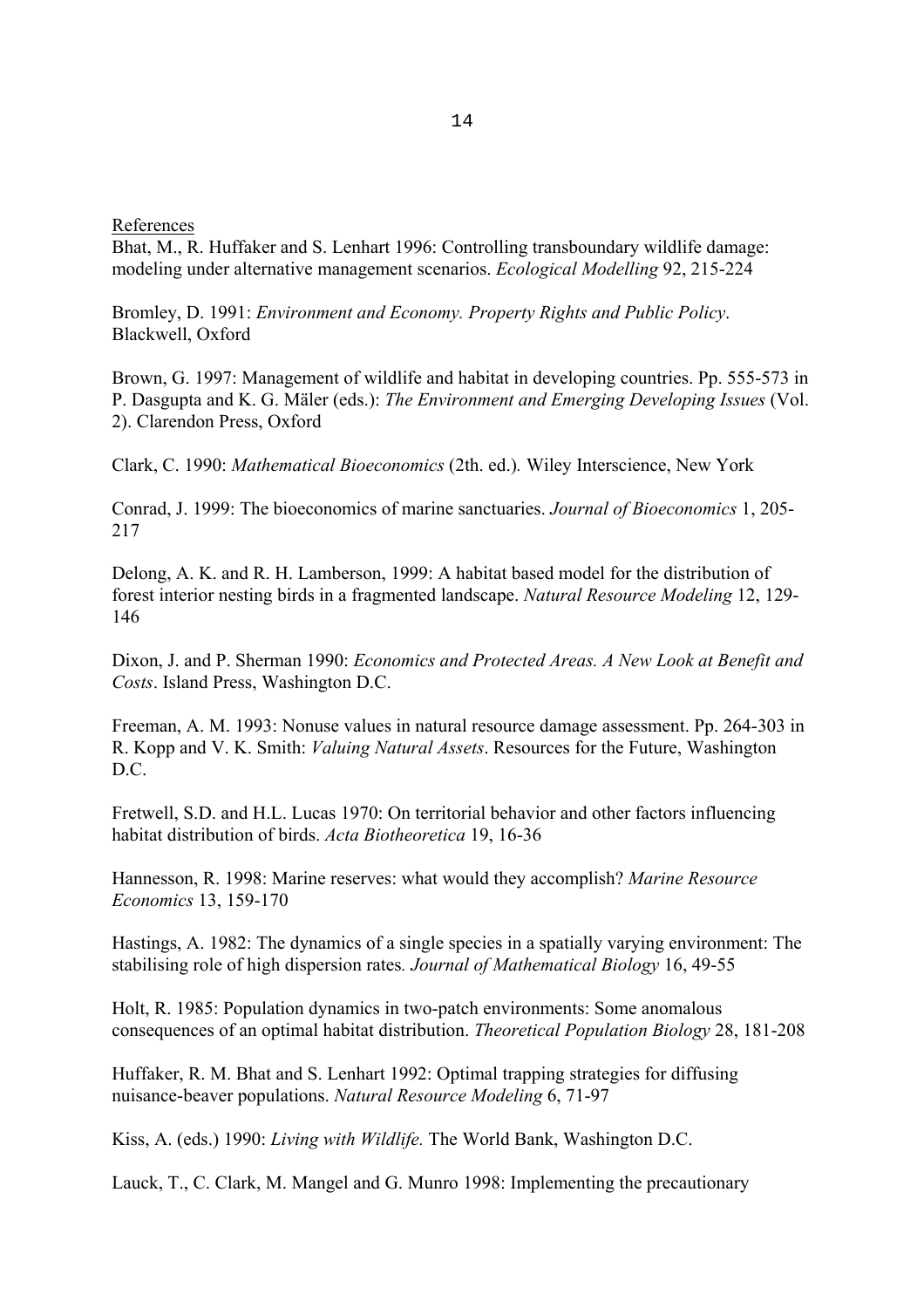principle in fisheries management through marine reserves. *Ecological Applications* 8 (Supplement), s.72-s.78

Munasinghe, M. and J. McNeely 1994: *Protected Area Economics and Policy. Linking Conservation and Sustainable Development*. The World Bank, Washington D.C.

Munro, G. and A. Scott 1985: The economics of fishery management. Pp.623-676 in A. Kneese and J. Sweeney: *Handbook of Natural Resource and Energy Economics* (Vol II). North Holland, Amsterdam

Pezzey, J.C.V., C.M. Roberts and B.T. Urdal 2000: A simple bioeconomic model of a marine reserve. *Ecological Economics* 33, 77–91

Pulliam, H.R. 1988: Sources, sinks, and population regulation. *The American Naturalist* 132, 652-661

Sanchirico, J.N. and J.E. Wilen 1999: Bioeconomics of spatial exploitation in a patchy environment. *Journal of Environment Economics and Management* 37, 129-150

Sanchirico, J.N. and J.E. Wilen 2001: A Bioeconomic Model of Marine Reserve Creation . *Journal of Environmental Economics and Management*, 42, 257-276

Schulz, C.E. and A. Skonhoft 1996: Wildlife, management and land-use conflicts. *Environment and Development Economics* 1, 265-280

Skonhoft, A. 1999: On the optimal exploitation of terrestrial animal species. *Environment and Resource Economics* 13, 45-57

Skonhoft, A. and J. Solstad 1998: The political economy of wildlife exploitation. *Land Economics* 74, 16-31

Sumaila, U.R. 1998. Protected marine reserves as fisheries management tools: a bioeconomic analysis. *Fisheries Research* 37,.287-296

Swallow, S. 1990: Depletion of the environmental basis for renewable resources. The economics of interdependent renewable and non-renewable resources. *Journal of Environmental Economics and Management* 19, 281-296

Swanson, T.: The economics of extinction revisited and revised. *Oxford Economic Papers* 46, 800-82

Tuck, G.N. and H. Possingham 1994: Optimal harvesting strategies for a metapopulation. *Bulletin Math. Biology* 56, 107-127

Wright, R.G. 1999: Wildlife management in the national parks: questions in search of answers. *Ecological Applications* 9, 30-36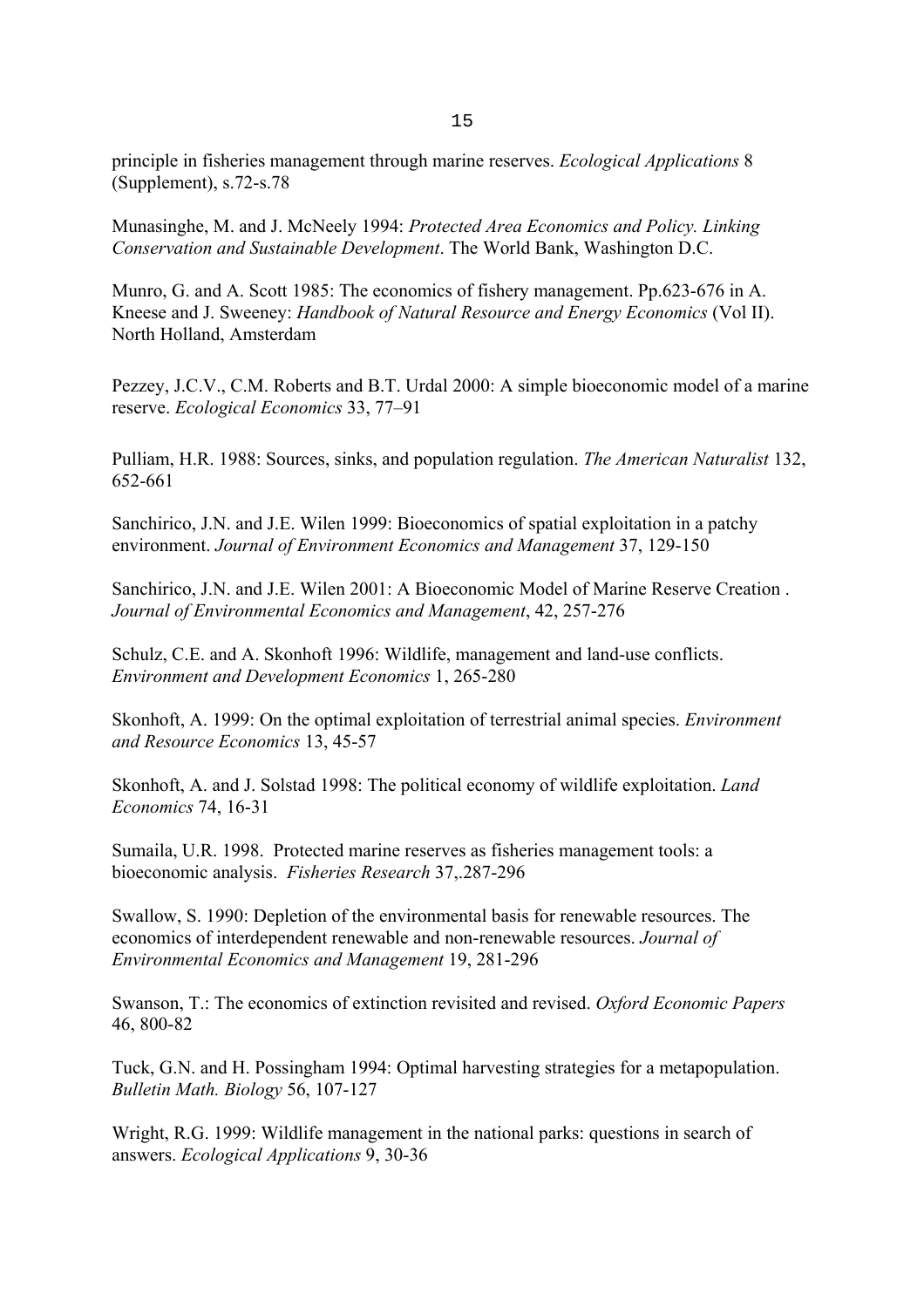**Figure 1**. The X<sub>1</sub>-isocline and X<sub>2</sub>-isocline in absence of harvesting,  $\beta > 1$ .

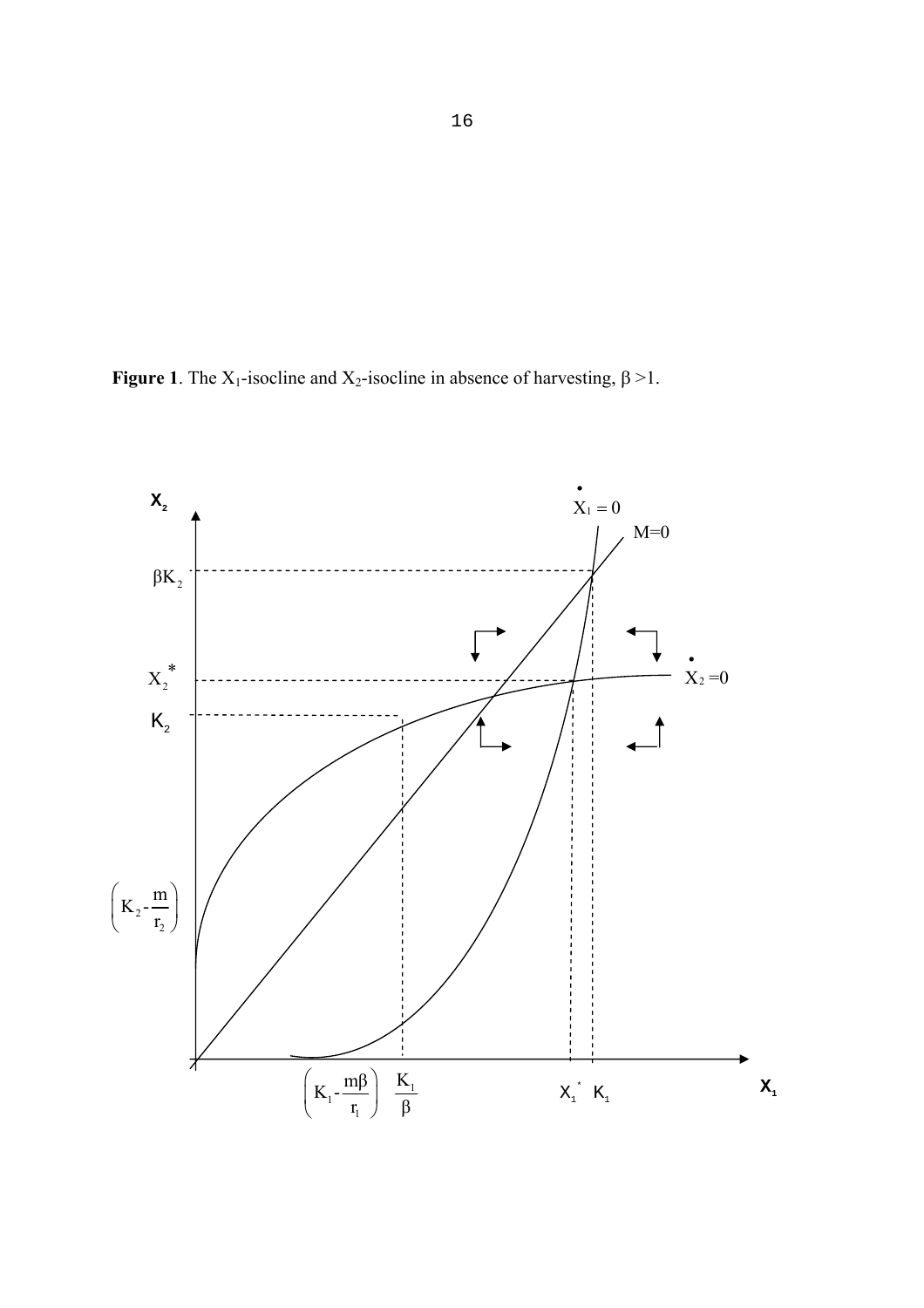**Figure 2**. The size of the protected stock  $X_1^*$  and dispersal  $M^*$  depending on harvesting effort. Panel a)  $0 < \beta < 1$ , panel b)  $\beta > 1$ , panel c)  $\beta = 1$ .

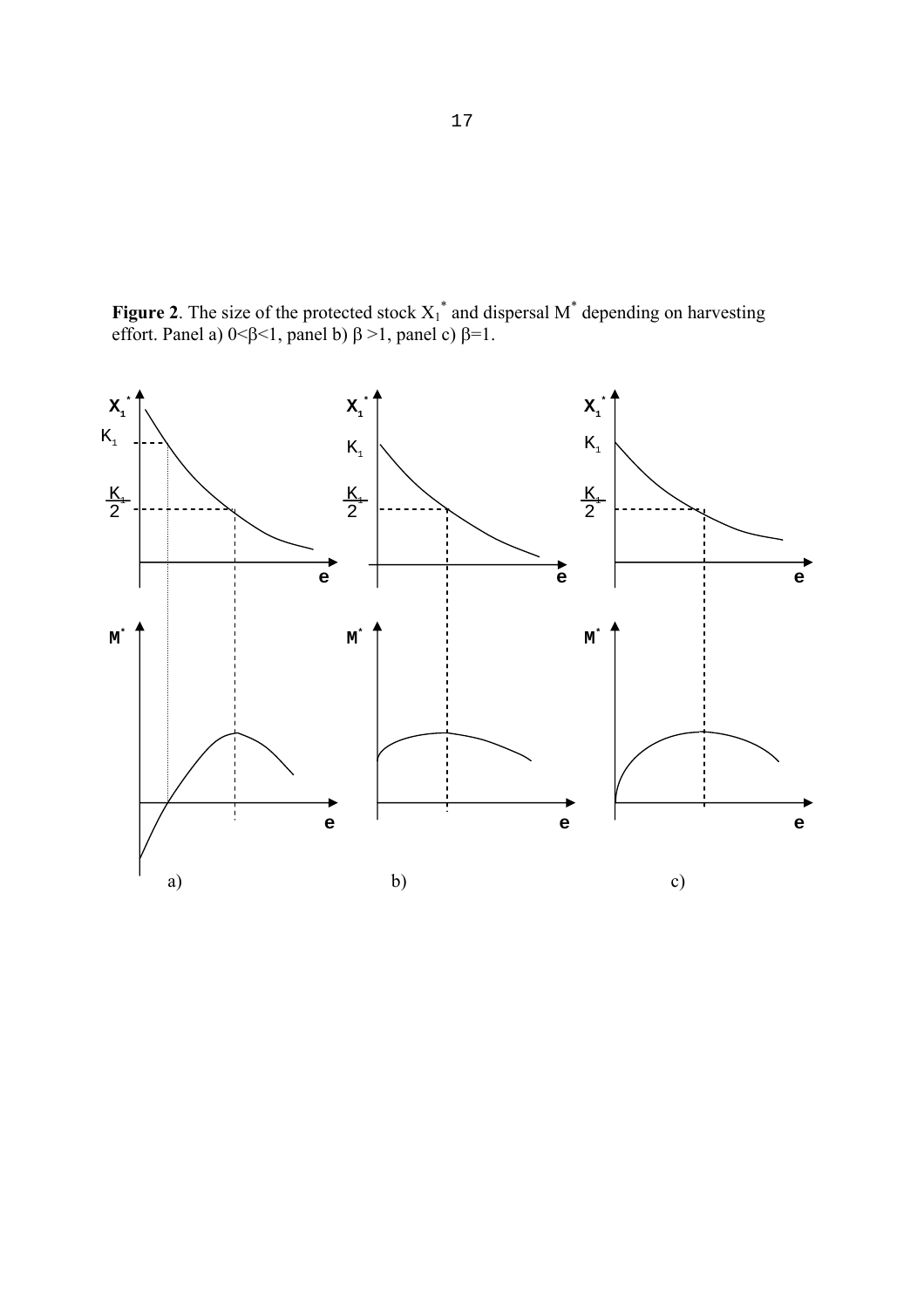**Figure 3**. The size of the protected stock  $X_1^*$  under simultaneous changes in carrying capacity and harvesting,  $\hat{X_1}^{*2} > X_1^{*1}$ . Panel a) 0<β <1, panel b)  $\beta > 1$ , panel c)  $\beta = 1$ .